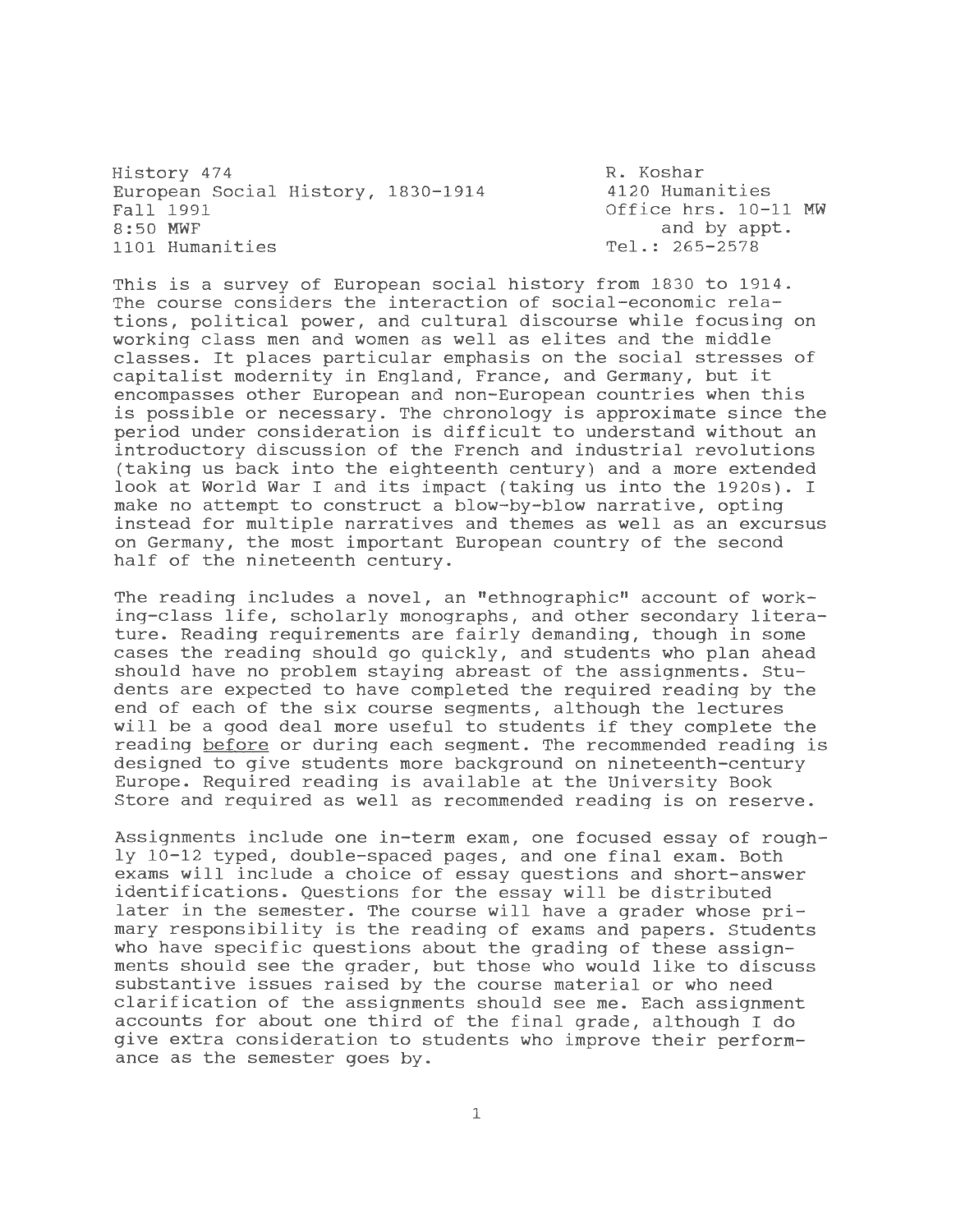Reguired Reading Honoré de Balzac, Pere Goriot (Signet) Modris Eksteins, Rites of Spring: The Great War and the Birth of the Modern Age (Anchor) Friedrich Engels, The Condition of the Working Class in England (Academy) Richard J. Evans, Death in Hamburg: Society and Politics in the Cholera Years. 1830-1910 (Penguin) Eric Hobsbawm, The Age of Empire, 1875-1914 (Vintage) Bonnie G. Smith, Ladies of the Leisure Class: The Bourgeoises of Northern France in the Nineteenth Century (Princeton) Recommended Reading Carlo M. Cipolla, ed., The Fontana Economic History of Europe, Vol. 3: The Industrial Revolution, and Vol. 4 (Parts 1 and 2): The Emergence of Industrial Societies (Collins/Fontana) Theodore Hamerow, The Birth of a New Europe: State and Society in the Nineteenth Century (North Carolina) E.J. Hobsbawm, The Age of Capital 1848-1875 -------------, The Age of Revolution 1789-1848 (NAL) Bonnie G. Smith, Changing Lives. Women in European History Since 1700 Peter N. Stearns, European Society in Upheaval: Social History Since 1750 (Macmillan) Roland N. Stromberg, European Intellectual History Since 1789 (Prentice-Hall, Fifth Edition) Course schedule 1. Revolutionary Context (Sept. 4 to Sept. 13) Topics Introductory concepts and themes; industrial revolution in England; the French Revolution Reading Balzac, Pere Goriot, entire book 2. European Societies in Upheaval (Sept. 16 to Sept. 27; no class Sept. 20) Topics Industrialization and urbanization; changes in working-class life; politics and ideology to 1848 Reading Engels, Condition Qf the Working Class, 50-110, 127-158, 223-246, 275-292